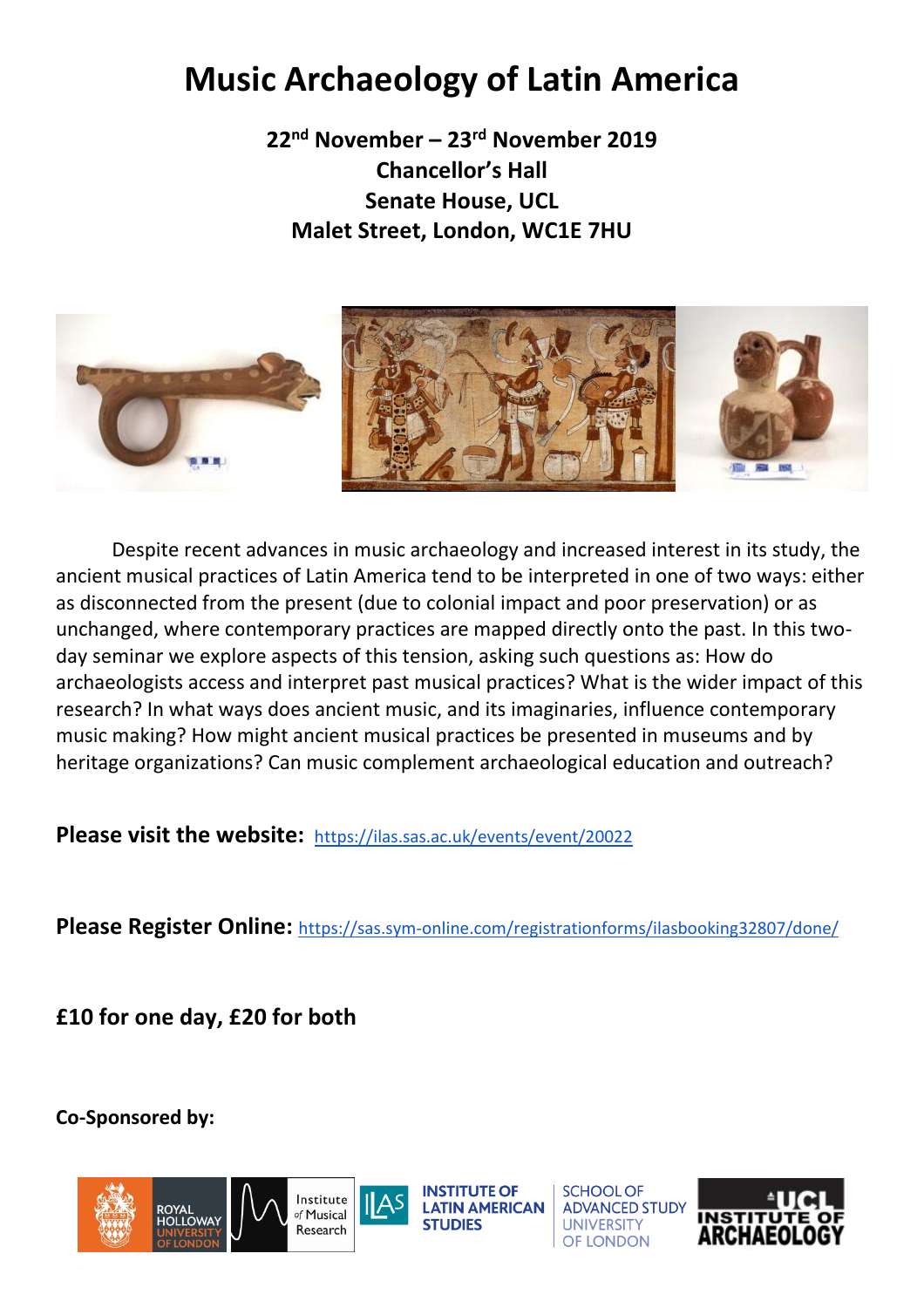# **Music Archaeology of Latin America**

# **Schedule**

# **Friday November 22nd:**

# 9:30: *Coffee/Registration*

- 10 10:30: **Anna Gruszczyńska-Ziółkowska** (Universidad de Varsovia), *Nuevas perspectivas de los estudios sobre los sonidos de la antigüedad.*
- 10:30 11: **Daniela La Chioma** (Universidad Sao Paolo), *Sound and Music in Andean Pre-Columbian Art: Interdisciplinarity, methodological aspects and interpretative reach.*

11:00: *Tea*

- 11:30 12: **Jean-Francois Brohée** (Universite Libre de Bruxelles), *Heterodyne Sounds and Beats in Mesoamerican Wind Instruments: A Case Study within Two Belgian Public Collections.*
- 12 12:30: **Sebastian Hachmeyer** (RHUL) *The Use of Native Woody Bamboos in Flute Making among the Aymara Nations on the Pre-Colombian Altiplano: A First Approximation.*
- 12:30 1: **Manuel May Castillo** (Bonn University), *Postcolonial rhythms and ritual spaces of the Maya.*
- 1:00 2:00: *Lunch*
- 2:00 2:30 **Elizabeth Baquedano**, (UCL), *The Role of Music in the activities of the Aztec Ruler.*
- 2:30 3: **Carlos Mansilla** (Escuela Naiconal Superior de Folklore Jose Maria Arguedas), *Diatonic tuning system in ancient Peru. The case of the panpipes of the Nasca culture. New discoveries.*
- 3 3:30 **Alexander Herrera** (Universidad de los Andes), "TBA"
- 3:30: *Tea*
- 4 4:30: **Ricardo Alvarez** (Pontificia Universidad Católica de Valparaiso), *Bailes Chinos at the Feast of San Pedro: Recreation of Ancient Musical Practices in Contemporary Religious Celebrations in Chile.*
- 4:30 5: **Ana Maria Alarcón-Jiménez** (Universitat de Barcelona), **Raquel Jiménez** (Universidad de Valladolid) and **Margarita Díaz-Andreu (**Universitat de Barcelona), *Dreaming Music in Water: Representing Yokuts Songs in the early 20th Century*
- 5 5:30: **Ian Mursell** (UCL): *Workshop: Maya and Aztec Music*
- 6:00 **Reception, The Marquis Cornwallis**

The next meeting of the Institute of Archaeology's South American Archaeology Seminar will be on: **Saturday 16th May, 2020.**

If you would like to give a talk at a future seminar or for further information, please contact **Bill Sillar: b.sillar@ucl.ac.uk**



**INSTITUTE OF LATIN AMERICAN** 

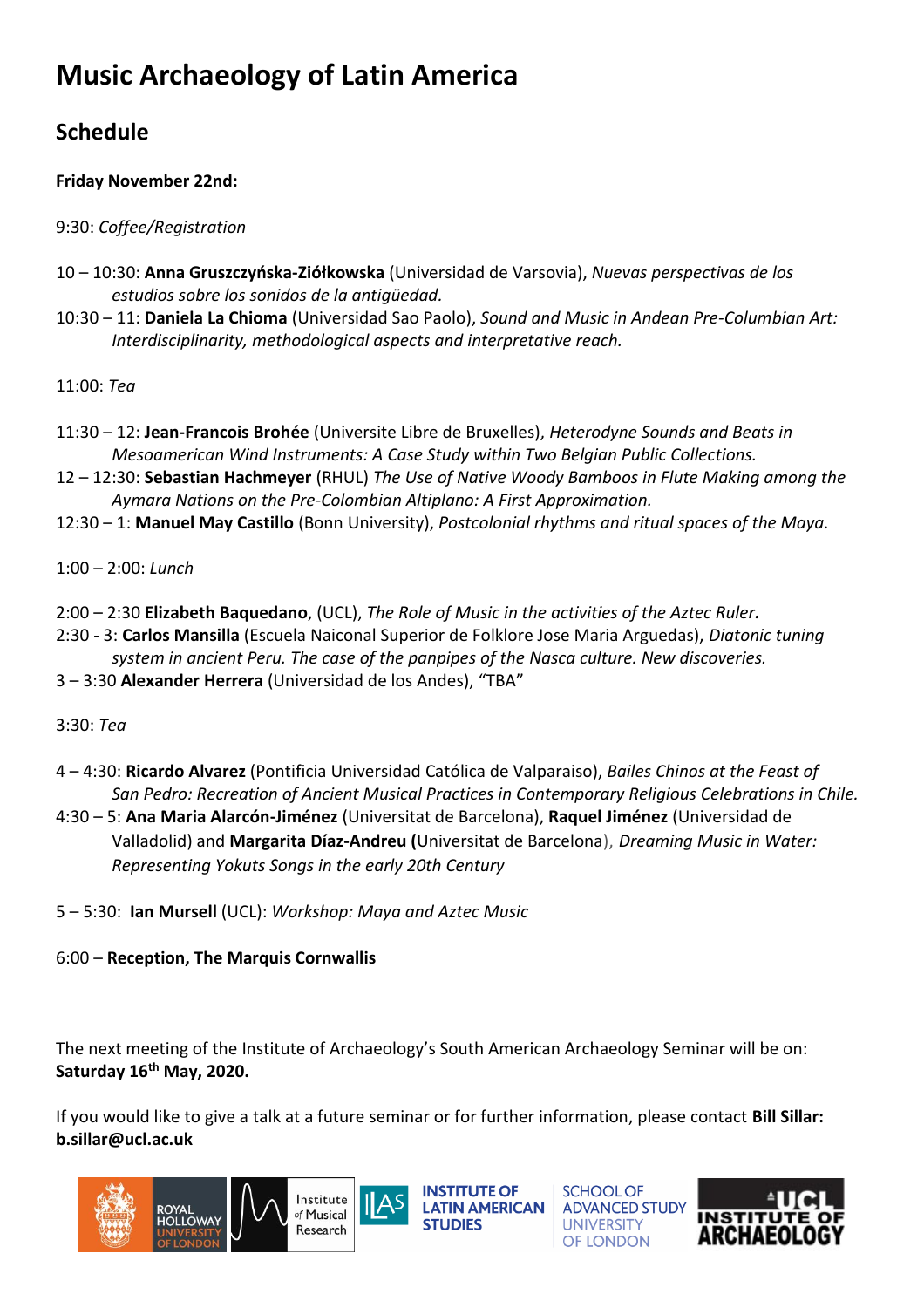#### **Saturday:**

# 9:00: *Coffee/Registration*

- 9:30-10: **Katrina Kosyk** (McGill University), *Sonic Gestures, Engaged Performance, and Sound Materialization.*
- 10 10:30: **Aleksa K. Alaica** (University of Toronto), **Luis Manuel Gonzalez La Rosa** (University of Toronto)**, Willy Yepez** (Royal Ontario Museum), **Justin Jennings** (Royal Ontario Museum), *Extending semiotics: Signing, sound and communication in Middle Horizon Bone Whistles and Flutes from Arequipa, Peru.*
- 10:30 11: **Francisco Seone Peyon** (Universidad Nacional de Trujillo), **Maria Jose Culquichicon Venegas** (Universidad Nacional de Trujillo)**, Stephen Berquist** (University of Toronto), *Comparative Musical Aesthetics and Social Organization in the Andes.*

11:00: *Tea*

- 11:30 12: **Jonathan D. Hill** (Southern Illinois University), *Can We Cross the Divide? New Ways of Theorizing Contemporary Musical Practices in Latin America.*
- 12 12:30: **Kristina Nielsen** (Southern Methodist University), *Lines of Inquiry: The Aztec Past and Present.*
- 12:30 1: **Matthias Stöckli**, (Universidad del Valle de Guatemala), *Back and forth in Maya music history.*

1:00 - *Lunch*

- 2 2:30 **Arnd Adje Both** (University of Huddersfield), *The Teotihuacan Sound Mapping Project: Exploring the Sonic Sphere of the City of the Gods, Mexico.*
- 2:30 3: **Miriam Kolar** (Amherst College), *Re-Sounding the Chavín Pututus: Valuing Sonic Expressivity in Archaeological Interpretation*
- 3 3:30: **Leslie F. Zubieta; Mª de la Luz Gutiérrez Martínez; Tommaso Mattioli; Mathieu Picas; César Villalobos; Margarita Díaz-Andreu** (Universitat de Barcelona), *Preliminary Results of the Acoustic Analysis of the Great Mural Rock Art in the Cañón de Santa Teresa, Baja California Sur (Mexico).*

# 3:30: *Tea*

- 4 4:30: **Jared Katz** (Denver Art Museum), *An exhibition dedicated to music of the ancient Americas at the Denver Museum of the Americas.*
- 4:30 5: **Plenary Session: Network of Latin American Music Archaeologists and Future Plans?** Alexander Herrera (Universidad de los Andes) and Dianne Scullin (University of Bristol)

5:00 – 6:00: Musical Performance

The next meeting of the Latin American Music Seminar will be: 30<sup>th</sup> May 2020.

If you would like to give a talk or performance at a future seminar or for further information, please contact **Henry Stobart: H.Stobart@rhul.ac.uk**





**INSTITUTE OF LATIN AMERICAN** 

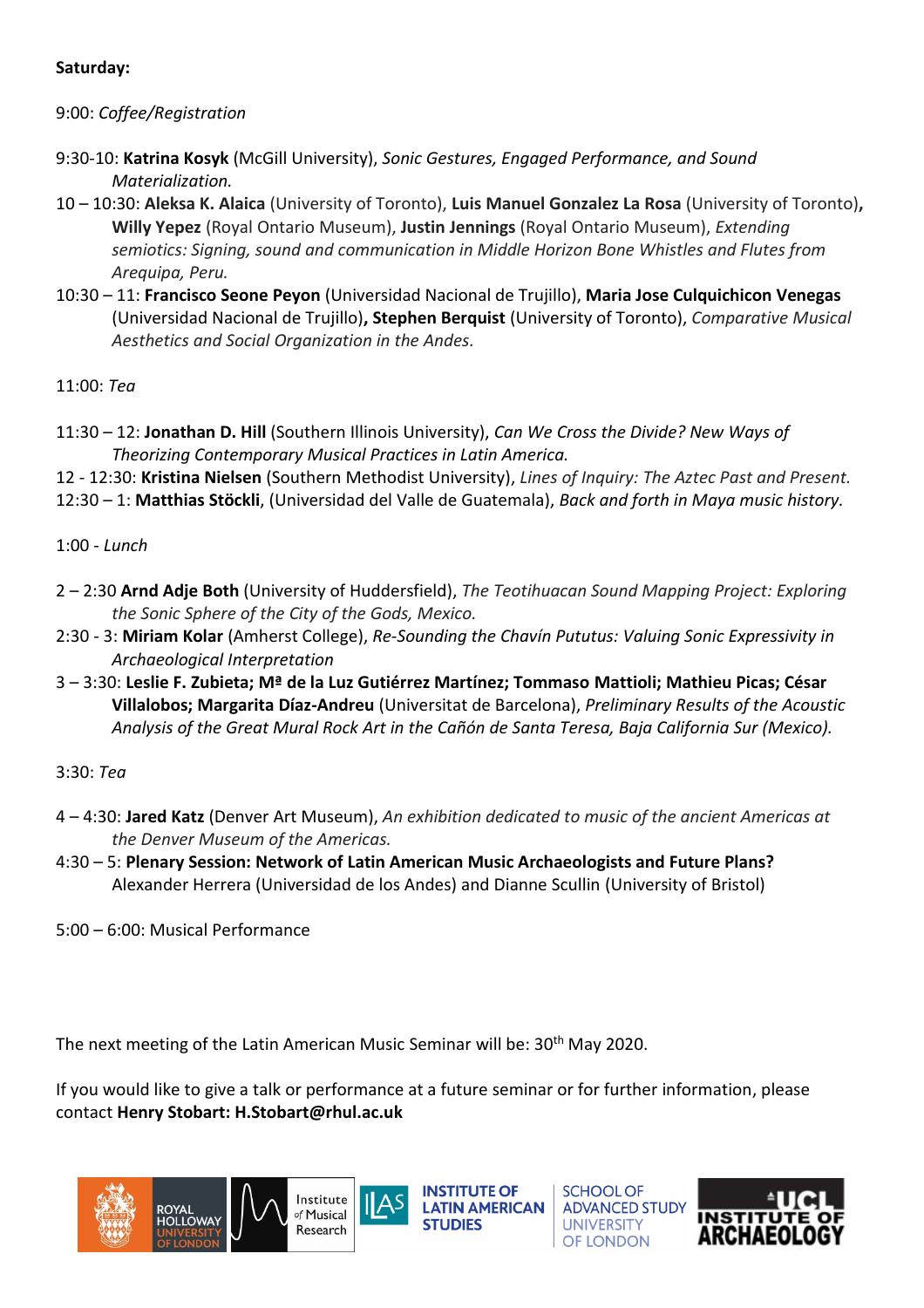#### **Music Archaeology of Latin America: Abstracts**

#### **Anna Gruszczyńska-Ziółkowska**,

Instituto de Musicología, Universidad de Varsovia, Polonia a.gruszczynska@uw.edu.pl

#### **Nuevas perspectivas de los estudios sobre los sonidos de la antigüedad**

El reciente progreso tecnológico en materia de análisis acústico abre nuevas posibilidades de documentar y analizar las cualidades sonoras de los instrumentos arqueológicos, custodiados en los museos.

Los resultados pueden ser aplicados tanto para la investigación científica *sensu stricto* (p. ej. los estudios sobre la naturaleza acústica del sonido), como para fines didácticos y de divulgación (desde la revitalización de los sonidos documentados en las exposiciones hasta la producción de las copias de los instrumentos para el uso popular). La presencia de la música antigua puede (debe?) abarcar diferentes modalidades, sin embargo, no hay que olvidar la necesidad de mantener una clara linea divisoria entre lo documentado (un aspecto científico) y lo interpretado (un aspecto artístico).

Las cuestiones del intercambio y de relaciones entre estas dos corrientes se abordarán principalmente en base tanto al material arqueomusicológico andino (especialmente de la cultura Nasca), como europeo (el proveniente en particular de mis estudios sobre los instrumentos arqueológicos de Polonia).

#### **Daniela La Chioma**

Universidad Sao Paolo danilachioma@gmail.com

#### **Sound and Music in Andean Pre-Columbian Art: Interdisciplinarity, methodological aspects and interpretative reach**

The number of studies on Pre-Columbian Andean music have been meaningfully increasing over the last two decades, mostly concerned with acoustics and based on acoustic data, particularly archaeological sound instruments. Very few studies were conducted using iconographic data, even though musical references are prolific and varied in Andean Pre-Columbian Art.

This presentation intends to approach ancient Andean musical practices from a History of Art's, particularly Semiotics, perspective. We will present iconographic data to discuss musical practices, the political-religious roles of musicians and the symbolic roles of musical instruments in the Pre-Columbian Andes. Considering the interdisciplinary extent of *archaeomusicology*, both ethnomusicological and historical data will also be examined in our analysis. We intend to make a methodological contribution in the analysis of musical iconography of the ancient Andes and on how we can understand musical aspects of ancient Andean societies using non-musical data.

**Jean-François Brohée** Université Libre de Bruxelles Jean-Francois.Brohee@ulb.be

**Heterodyne Sounds and Beats in Mesoamerican Wind Instruments: A Case Study within Two Belgian Public Collections** 



**INSTITUTE OF LATIN AMERICAN STUDIES** 

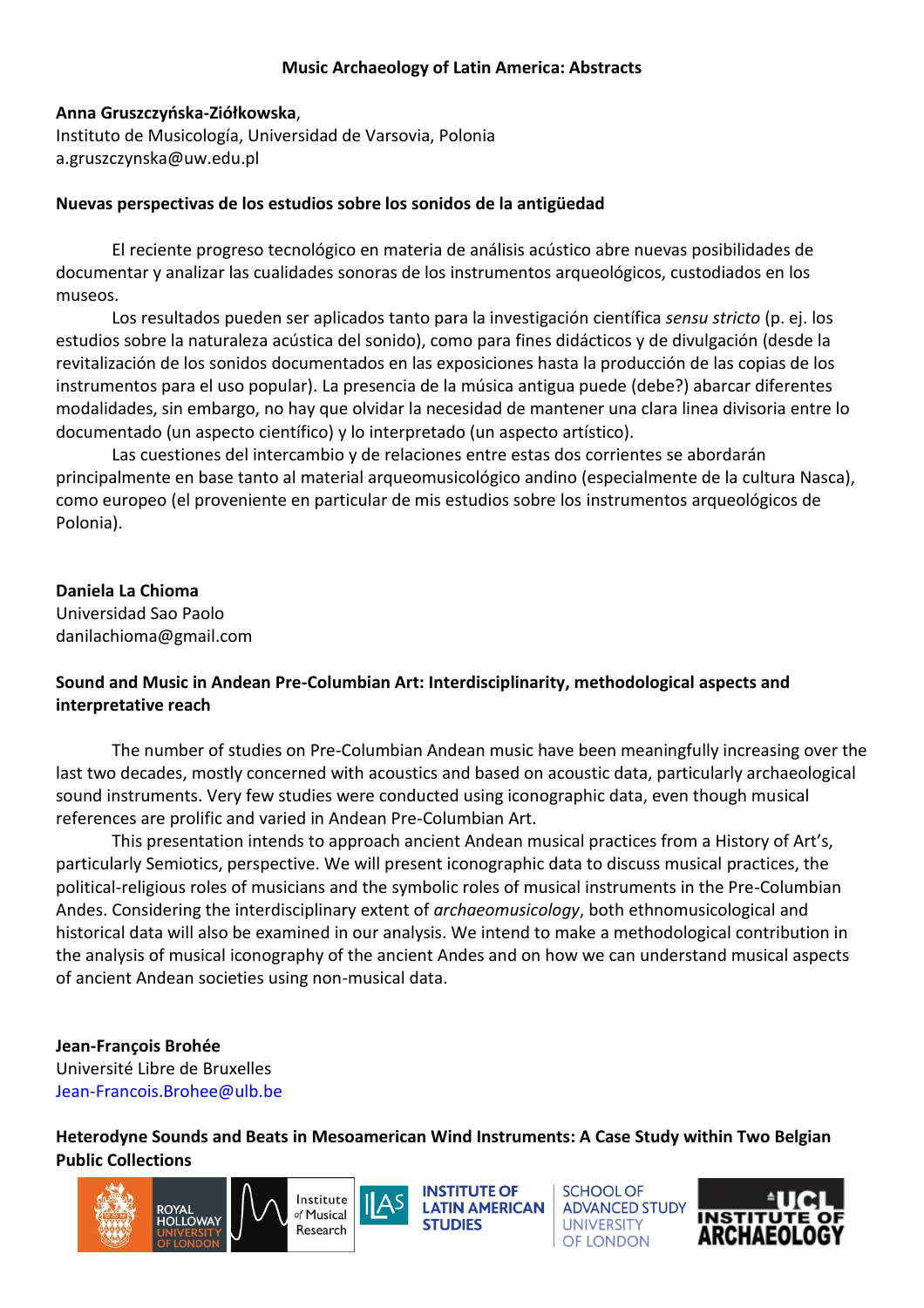Pre-Columbian multiple-chamber ocarinas and whistles, multiple-duct tubular flutes and complex aerophone systems generating simultaneous periodic sound waves are well documented throughout Latin America. Unsurprisingly the *Musical Instrument Museum* (MIM) and the *Art & History Museum* (AHM) of Brussels hold a notable amount of these sound-producing artifacts. When satisfactorily preserved, they can be experimentally played, recorded and the sound files subjected to computational analysis. The interpretation of spectro-temporal and amplitude modulation data helps us to better understand acoustic and psychoacoustic phenomena occurring. Among them, beats and combination tones are relatively well comprehended in terms of musical acoustics. Nevertheless, additional issues like the significance, use and function of these interfered sounds in the global Mesoamerican worldview remain under investigated. This presentation will discuss the omnipresence of such aural phenomena in Mesoamerica and propose various interpretations through the study of a significant sample of double and triple aerophones in the Belgian collections.

#### **Sebastian Hachmeyer**

Royal Holloway University of London PCWM003@live.rhul.ac.uk

# **The Use of Native Woody Bamboos in Flute Making among the Aymara Nations on the Pre-Colombian Altiplano: A First Approximation**

A variety of native woody bamboos are used in contemporary flute making on the Andean altiplano around Lake Titicaca. Alongside native woody bamboos, today's flute makers also use the giant cane (*Arundo donax*), locally known as *suqusa* in Aymara, for making a variety of Andean Indigenous flutes. Some of these flutes made from bamboo and cane are often perceived as especially ancient. However, according to botanical research *Arundo donax* was introduced to the Americas soon after the Spanish conquest, which suggests that pre-Hispanic Andean cultures relied on native woody bamboos for flute making. In several archaeological works (see, for example, Sánchez 2000), scholars have dated the "adoption" and "expansion" of bamboo used in Pre-Colombian flute making back to the Tiwanaku culture. The paper contextualises bamboo-made flutes in the context of archaeological preservation of wind instruments on the altiplano and reviews the archaeological evidence for bamboo-made flutes among ancient Aymara nations. It is argued that ecological verticality could have been employed to secure bamboo supplies in former times and discusses the possibility of the development of an "artisanal island" (Murra 1975) of specialised flute makers among ancient Aymara nations. It is argued that the massification of bamboo used in flute making in the post-classic period gave rise to the nowadays wide-spread participatory tradition of collective music making in the Andes. Rather than presenting final conclusions, the article opens up further questions for music archaeological research in relation to ancient bamboomade flute making.

# **Manuel May Castillo**

Bonn University [manuelmaycastillo@hotmail.com](mailto:manuelmaycastillo@hotmail.com)

# **Postcolonial rhythms and ritual spaces of the Maya**

Contemporary Mayan rituals include pulsed melodies and repetitions that seem to be matched with symbolic numbers present in calendars and oral tradition in Mesoamerica. Is this mere coincidence?



**INSTITUTE OF LATIN AMERICAN STUDIES** 

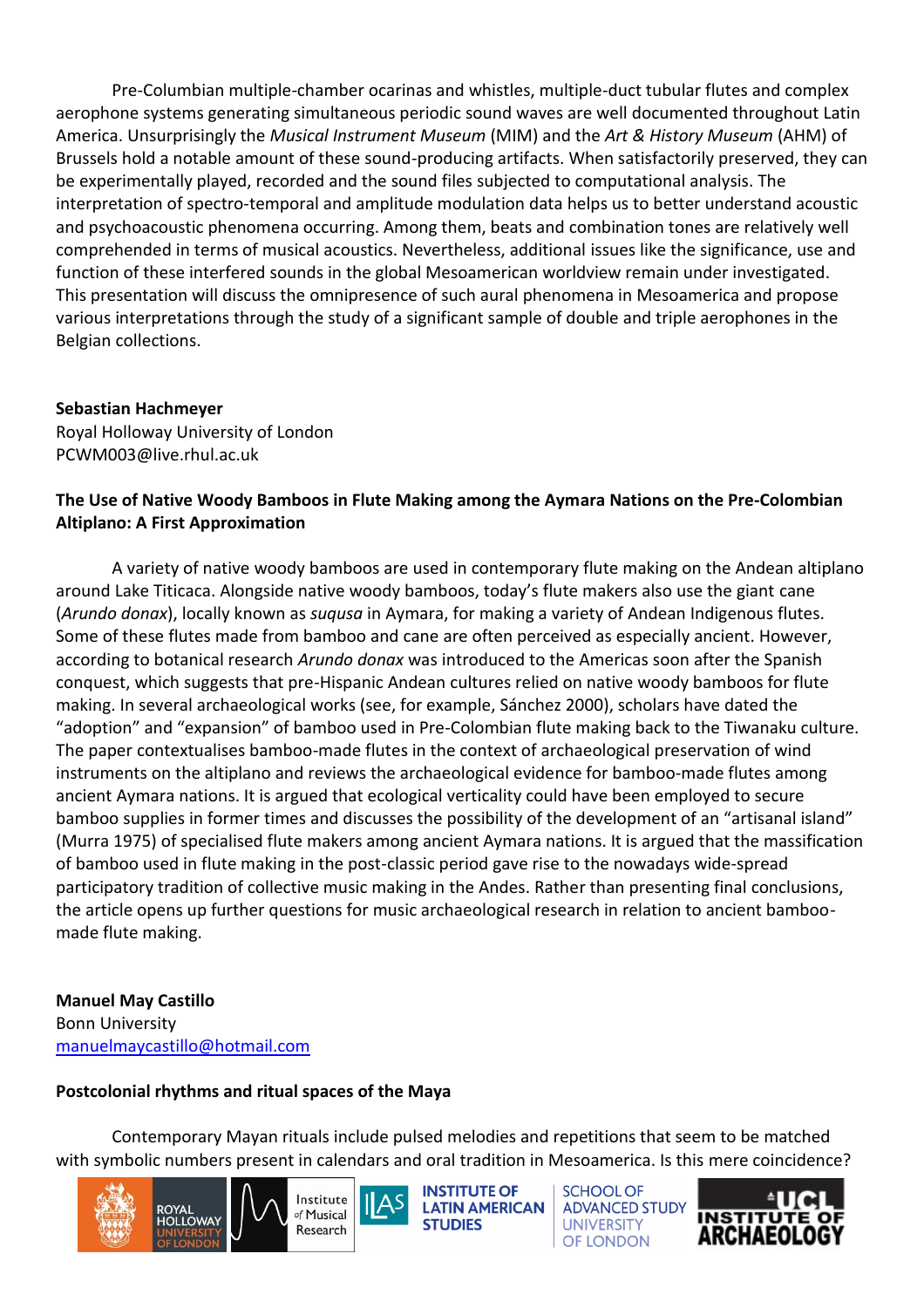Can we identify any pre-colonial roots in the rhythms? This paper presents preliminary results of a hermeneutic reflection on a contemporary Maya ritual. It proposes that music and musical instruments in some contemporary rituals may embody symbolisms encoded in precolonial times. This idea is supported by information provided by ritual utterances, re-enactment of ritual spaces, indigenous oral tradition, colonial manuscripts and codices.

#### **Elizabeth Baquedano**,

UCL Institute of Archaeology e.baquedano@ucl.ac.uk

#### **The Role of Music in the activities of the Aztec Ruler**

Music played an integral part in the education of a nobleman or priest. It was also very important in Aztec communal and religious life. However, music was also used for enjoyment and entertainment. There is abundant information about the main musical instruments that made the Aztec orchestra in pictorial books and Colonial Codices. Furthermore, the excavations at the Great Temple of the Aztecs have uncovered a great deal of musical instruments in various offerings. The contexts include agriculture, war and the underworld.

This paper explores the great importance that music had in the different activities performed by the Aztec ruler in religion, war, as well as entertainment.

#### **Carlos Mansilla**

Escuela Naiconal Superior de Folklore Jose Maria Arguedas [carlosmansill@gmail.com](mailto:carlosmansill@gmail.com)

#### **Diatonic tuning system in the ancient Peru. The case of the panpipes of Nasca culture. New discoveries.**

World's cultures, through time, constructed their sonic universes sharing a common element: the sound, but have established different answers from their particular perceptions and abstractions of the sonorous phenomenon, of their environment (materials and sonic landscape), and particular ways of understanding the world (culture). In the Peruvian Andes, there are a great amount of archaeological evidences would demonstrate a special cultivation and appreciation toward the sound, which were reflected in the construction of a particular and strongly ritualized sonic world. Such aspects seem to have reached the present days.

Then, this presentation discusses the case of the Nasca culture (100 B.C – 650 A.C) panpipes, valuable material sophisticatedly manufactured and sound quality that point to high acoustic and technic knowledges, which would show the significant roles these objects and their sounds accomplished in the ritual contexts (which include great ceremonies dedicated to water around Nasca lines), as well in the social milieu of this important Pre-Hispanic Andean culture. Musicological studies taken until now could not precise the existence or not of a probable pattern tuning system, taking us to outline a different method based on the observation of the tube's distribution, in the arbitrary sonic gradation of panpipe groups (we have made sound recording) and ethnographic parallels analysis. All these evidences took us to purpose the hypothesis that the Nasca knew a diatonic and chromatic system similar to the one developed in the Western world. Andean philosophic concepts of *ayni* (reciprocity) and *tinku* (unity or conjunction of opposed complementary) sustain this possibility.





**INSTITUTE OF LATIN AMERICAN STUDIES** 

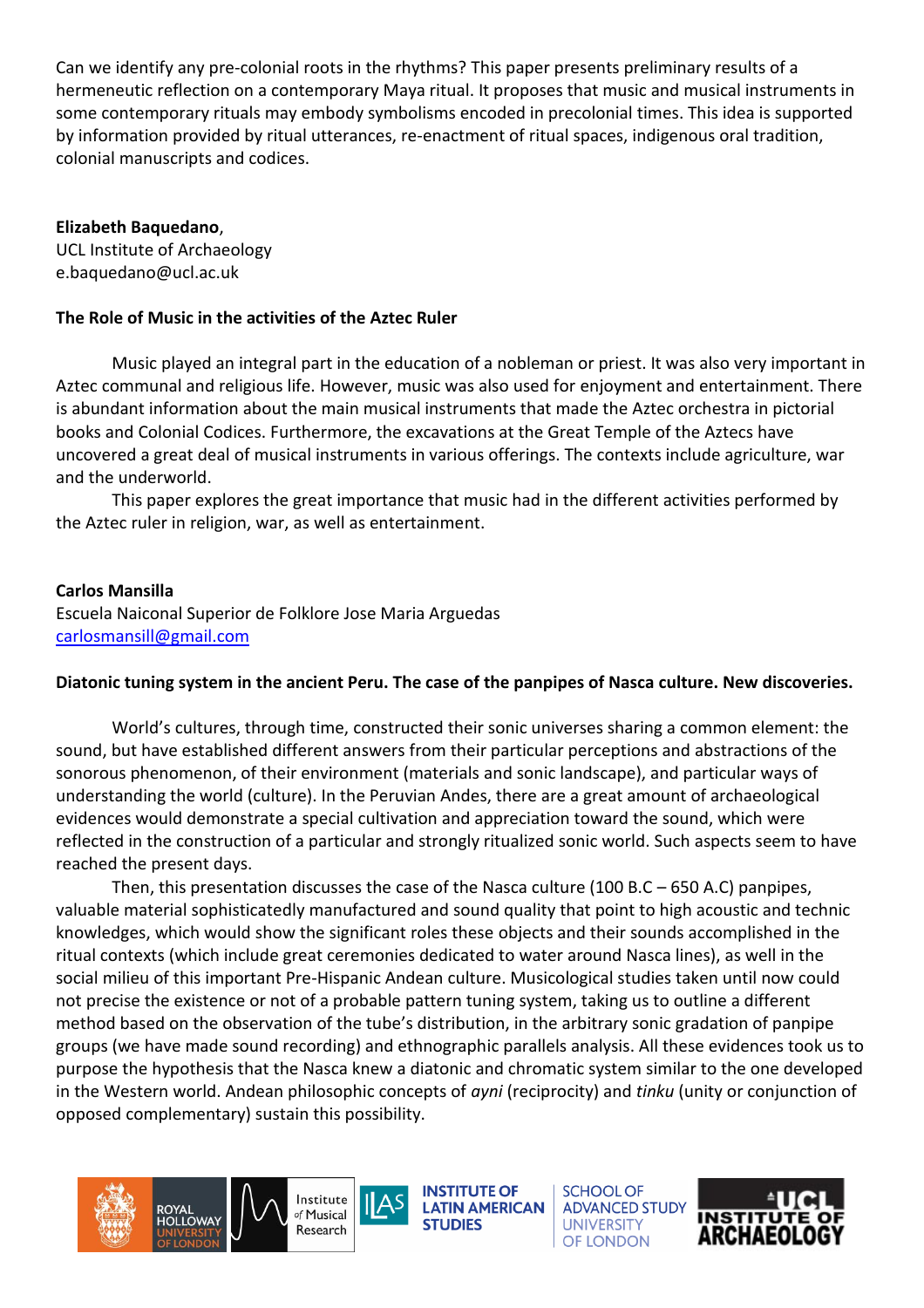**Alexander Herrera** Universidad de los Andes, Colombia alherrer@uniandes.edu.co

**Ricardo Alvarez** Pontificia Universidad Católica de Valparaiso [ricardo.alvarez@pucv.cl](mailto:ricardo.alvarez@pucv.cl)

#### **Bailes Chinos at the Feast of San Pedro: Recreation of Ancient Musical Practices in Contemporary Religious Celebrations in Chile.**

Bailes Chinos and its flutes, that Chilean scholars relate to prehispanic *antaras* found in the Atacama desert (Perez de Arce, Mercado), have a contradictory current existence in Chile: on the one hand they were recognized as Intangible Cultural Heritage of Humanity by UNESCO in 2014 but on the other struggle to survive in massive festivities such as Fiesta de San Pedro in Valparaíso Region. The aim is to analyze their coexistence with other musical groups that have been massified in the last decades such as *comparsas de lakas* and brass bands based on fieldwork carried out in the Feast of San Pedro of Higuerillas in 2018 and 2019. This paper problematizes the use of ancient instruments in contemporary music making and re-enactment of ancient instruments in the context of commemoration festivities.

**Ana Maria Alarcón-Jiménez** Universitat de Barcelona ERC Artsoundscapes Project [anamaria.aj@gmail.com](mailto:anamaria.aj@gmail.com)

**Raquel Jiménez** Universidad de Valladolid ERC Artsoundscapes Project

**Margarita Díaz-Andreu**

Universitat de Barcelona ERC Artsoundscapes Project / ICREA

#### **Dreaming Music in Water: Representing Yokuts Songs in the early 20th Century**

Californian indigenous peoples inhabit the northwestern fringe of the current Latin American territory. In spite of the present political thickness of the line dividing Baja and (former) Alta California, the depth of the border has changed throughout history. The Yokuts indigenous peoples from central California, for instance, have faced both the loss and transformation of their ancestral territories through subsequent colonization processes lead by the Spanish kingdom, the Mexican Republic, and the United States. Like other indigenous groups throughout Latin America, the history of the Yokuts questions state and regional borders. Reflecting on this history as part of a Latin American "grey area", the present paper inquires into both, the importance and the impact of interdisciplinarity on the historical constructs about the Yokuts' musical past. We will look at how archaeologists, anthropologists, ethnomusicologists, and Yokuts tribal members have contributed to create a particular narrative by choosing to represent certain ancient musical behaviors while ignoring others. This research is part of the ongoing ERC Artsoundscapes project.







**INSTITUTE OF LATIN AMERICAN STUDIES** 

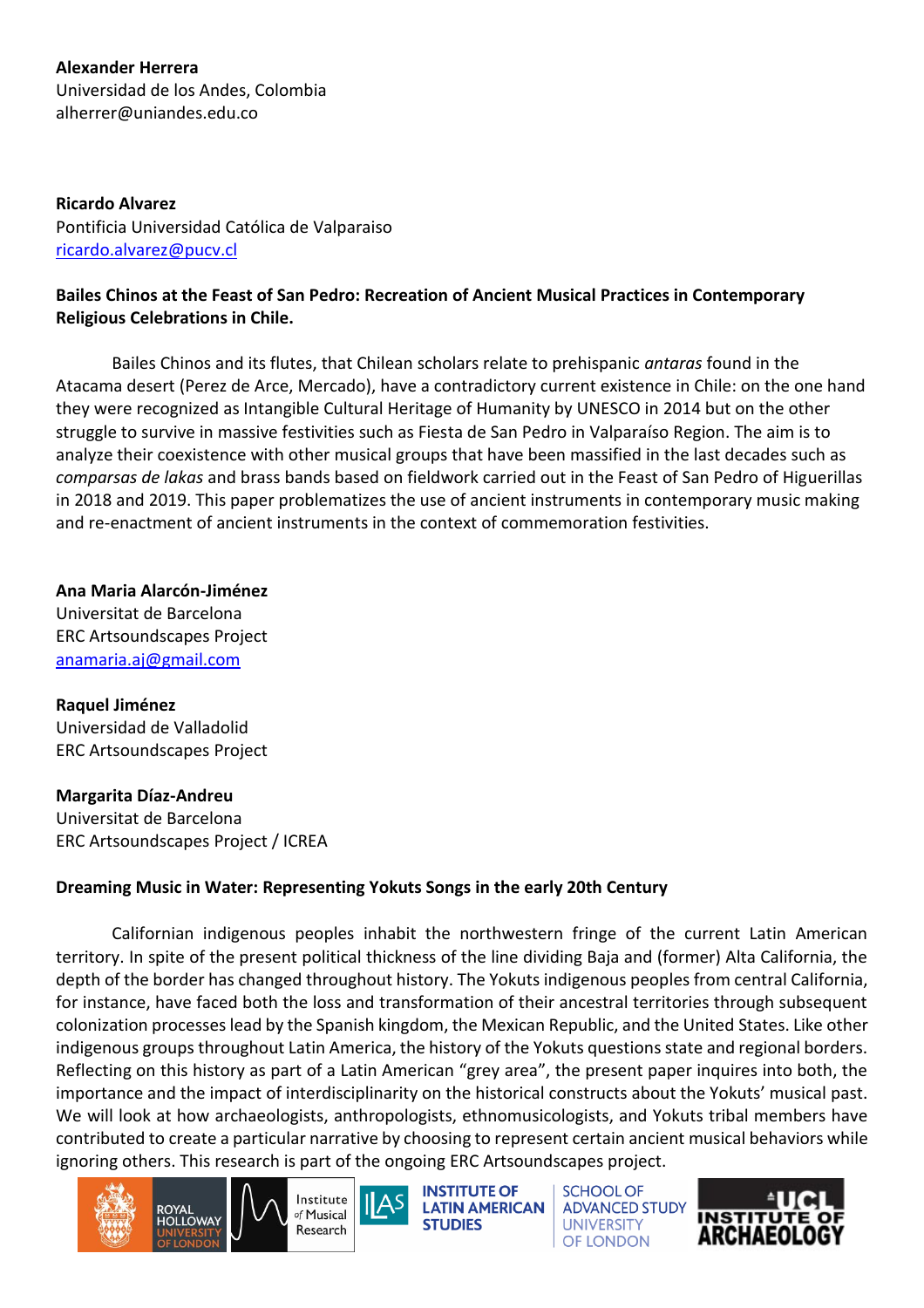**Ian Mursell** B.Sc., M.A. MirandaNet Fellow Institute of Education, University College London [ian@mexicolore.co.uk](mailto:ian@mexicolore.co.uk)

#### **Workshop on Maya and Aztec Music**

**Katrina Casey Kosyk** McGill University katrina.kosyk@mail.mcgill.ca

#### **Sonic Gestures, Engaged Performance, and Sound Materialization**

Ephemeral processes (such as gestures) that are involved in the production and playing of sound instruments are often overlooked by archaeologists in their interpretations of ancient performances. These processes are the product of learned embodied movements that have been negotiated and maintained (usually across generations) by participants involved in the same kind of practice. In a situated learning environment, such as performance spaces, a group of participants share knowledge (gestures, intonation, etc.) of their own experiences, skillsets, and traditions to form a community of practice. Archaeologically, community of practice may be represented in the continuation, or alternatively innovation/variability, of embodied practices resulting from the materialization of sound. As one of the few societies to resist the expansion of the Triple Alliance, my study area of Tlaxcallan (modern day Tlaxcala) presents a unique opportunity to examine if the inhabitants maintained traditional performance practices from their homeland or expressed innovations in sonic expression that opposed those of the Aztec. The archaeological data being analyzed for evidence of communities of practice (including instruments and sound mapping) is recovered from pre-Hispanic to early colonial period households and plaza areas of the mountain-top neighbourhoods of Tepeticpac, Tlaxcallan.

**Aleksa K. Alaica** University of Toronto [aleksa.k.alaica@gmail.com](mailto:aleksa.k.alaica@gmail.com)

**Luis Manuel Gonzalez La Rosa** University of Toronto

**Willy Yepez** Royal Ontario Museum

**Justin Jennings** Royal Ontario Museum

#### **Extending semiotics: Signing, sound and communication in Middle Horizon Bone Whistles and Flutes from Arequipa, Peru**

The use of musical instruments for communication and signing throughout the past has been an overlooked medium among anthropologists and archaeologists. By addressing the bone whistles and flutes



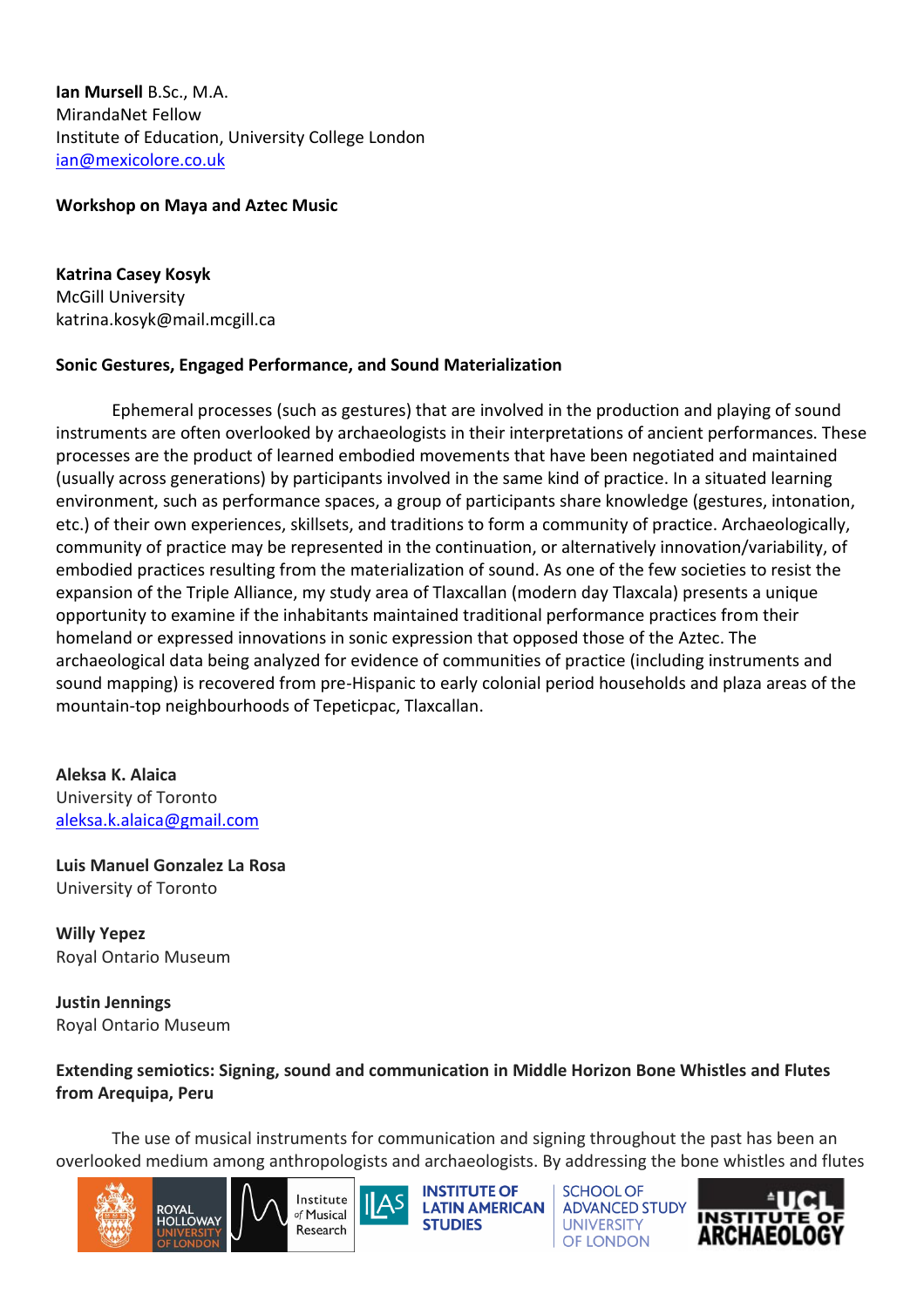from the Middle Horizon mortuary site of La Real, Arequipa, Peru we propose to consider the sign, its object and interpretant from a different perspective to formulate a new kind of methodology to philosophically consider how instruments can be a means to impact lived experiences of humans and nonhumans in the past. Semiotics provides a structure to consider how communities may have engage with soundscapes but we argue that thinking about the production and manufacture of bone instruments, from the butchery of the animals used, to the cleaning of bone remains, to the incisions made to permit different notes and pitches to be reached all formed part of a semiotic chaîne operatoire that held significance for those making the instruments, those playing them and those listening to them. Through our example, musical instruments from the pre-Columbian Andes will be showcased to hold an ontological and semiotic importance that could have transcended boundaries between the natural and built environment to the spheres that were inhabited by the living and the dead.

#### **Francisco Seaone Peyon**

Universidad Nacional de Trujillo, Peru

#### **Maria Jose Culquichicon Venegas**

Universidad Nacional de Trujillo, Peru

#### **Stephen Berquist** University of Toronto stephen.berquist@gmail.com

# **Comparative Musical Aesthetics and Social Organization in the Andes**

The study of musical aesthetics links the technical capabilities of musical instruments with the social organization of sense. The archaeological study of musical aesthetics in the pre-Columbian Andes is fraught with difficulty. Historians have not encountered any archival documents with musical notation from the contact period and ethnographic comparisons are deeply fraught. Obviously, even the archaeological record of possible instrumentation is incomplete. However, we can examine certain capacities of the instruments that have thus far been documented in each period, such as material or timbre, and tone, within the context of known differences between traditional Andean and European music. In doing so we find distinct spatiotemporal variations in the organization of Andean musical aesthetics and suggest that these may correspond to broader modes of social organization prevalent in these contexts.

**Jonathan D. Hill** Southern Illinois University [jhill@siu.edu](mailto:jhill@siu.edu)

# **Can We Cross the Divide? New Ways of Theorizing Contemporary Musical Practices in Latin America**

This paper will explore new approaches to studies of contemporary and historically documented indigenous musical practices in Latin America that can provide theoretical frameworks for interpreting ancient musical practices without simply mapping the present onto the past. Developments in of South Americanist ethnomusicology in recent decades have allowed us to make generalizations about indigenous ways of employing musical sounds and musicalized speech genres as forms of ritual power and as ways of mediating relations between human and non-human beings, or 'others' (mythic ancestors, spirits of the dead, animal spirits, etc.). Comparing musical practices across widely different linguistic affiliations and







**INSTITUTE OF LATIN AMERICAN STUDIES** 

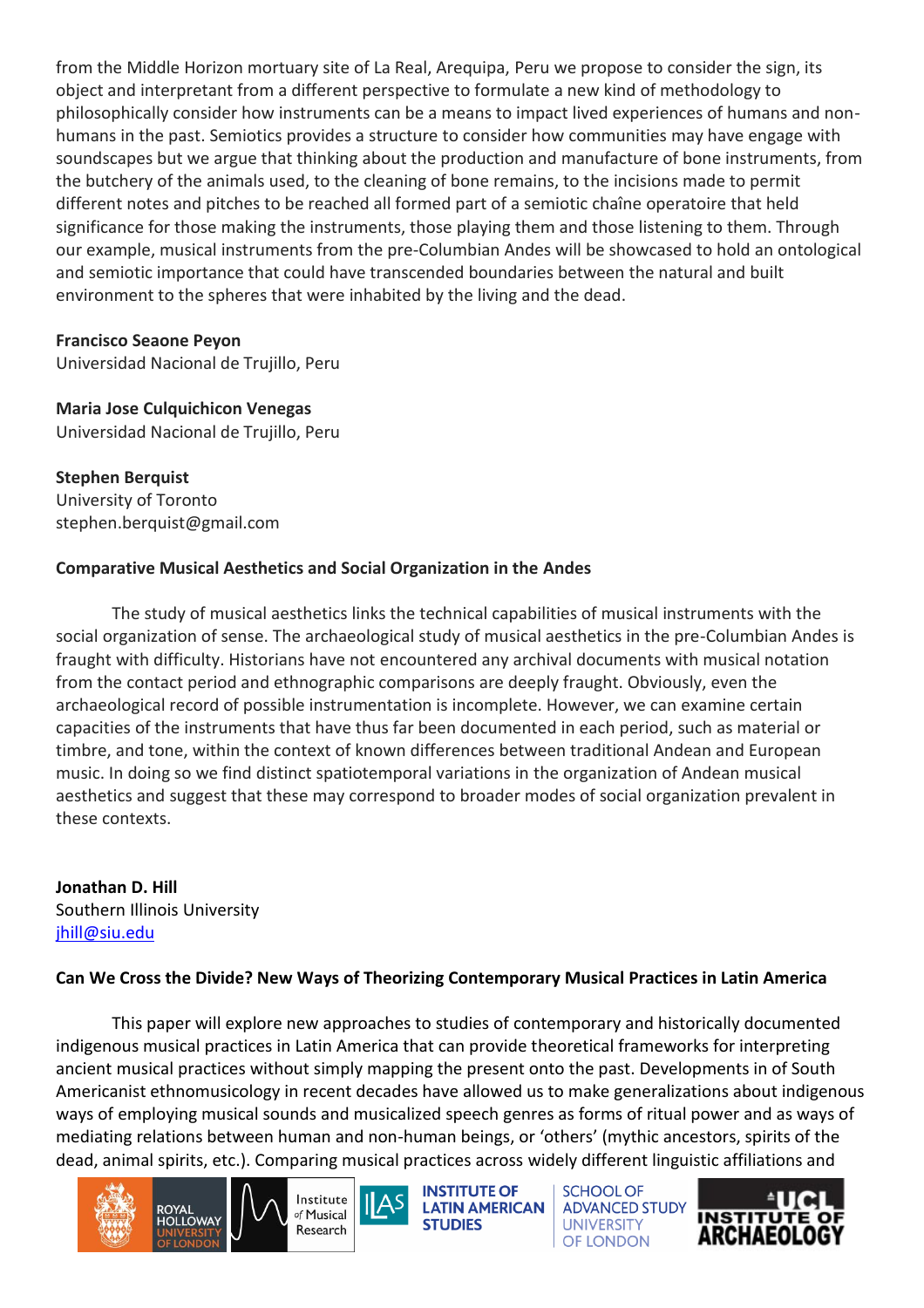geographic regions provides a solid theoretical framework for hypothesizing about ancient musical practices. Particularly interesting are practices of transmutation, or intersemiotic translation across musical, visual, verbal, bodily, and other codes, a metacommunicative process that allows ritual specialists and other musical performers to establish relations among groups of sounds, images, and words.

#### **Kristina Nielsen**

Southern Methodist University [kfnielsen@mail.smu.edu](mailto:kfnielsen@mail.smu.edu)

### **Lines of Inquiry: The Aztec Past and Present**

Since the 1960s, *Mexicayotl* communities––or communities centered on Mexican Indigenous cultural revival––have pursued an Indigenous cultural recovery. In the United States, these efforts have gained traction among Aztec dance communities that increasingly include pre-Hispanic flutes, drums, and other Mesoamerican instruments in their rituals and performances. Aztec musicians have drawn on lines of inquiry that parallel those of Robert Stevenson (1968: 17, 18), including the study of archaeological artifacts; the study of texts, documents, and iconography from Central Mexico; and the study of contemporary practices in Indigenous communities that are viewed as survivals from pre-Hispanic times. In this paper, I outline the contemporary methodologies employed by these communities that have resulted in discourses parallel to those in music archaeology. Drawing on fieldwork with Aztec musicians in Los Angeles, I examine the intersection of reconstruction as an academic historical study vis-à-vis recovery as a contemporary communal aim. This paper offers insight into the growing phenomena of an Aztec music aesthetic and highlights shared challenges faced by efforts among archaeologists and Aztec dance communities alike.

# **Matthias Stöckli**

Universidad del Valle de Guatemala mwmstoeckli@gmx.ch

# **Back and forth in Maya music history**

The study of the cultural and social transformations that facilitated certain continuities between pre-Columbian and contemporary indigenous music and dance practices and led to the discontinuation of others has been a constant in my ethnomusicological and archaeomusicological work carried out mainly in the Guatemalan part of the Maya area. Among the topics that continue to be of interest to me are the different ways contemporary musicians construct their musical ancestry across the cultural "break" of the Conquest; the history of certain instruments, such as trumpets or flutes, or of certain musical traits, such as the so-called "free rhythm"; or the role certain institutions played in the transmission of music and dance. Admittedly, in general more oriented towards the historical derivation or explanation of colonial and present-day phenomena such studies can as well be used to assess the chances and intricacies of a "direct historical approach" to the pre-Columbian past, whose validity "generations of archaeologists have accepted", as Mayanist David Freidel (1998) once put it.



**INSTITUTE OF LATIN AMERICAN STUDIES** 

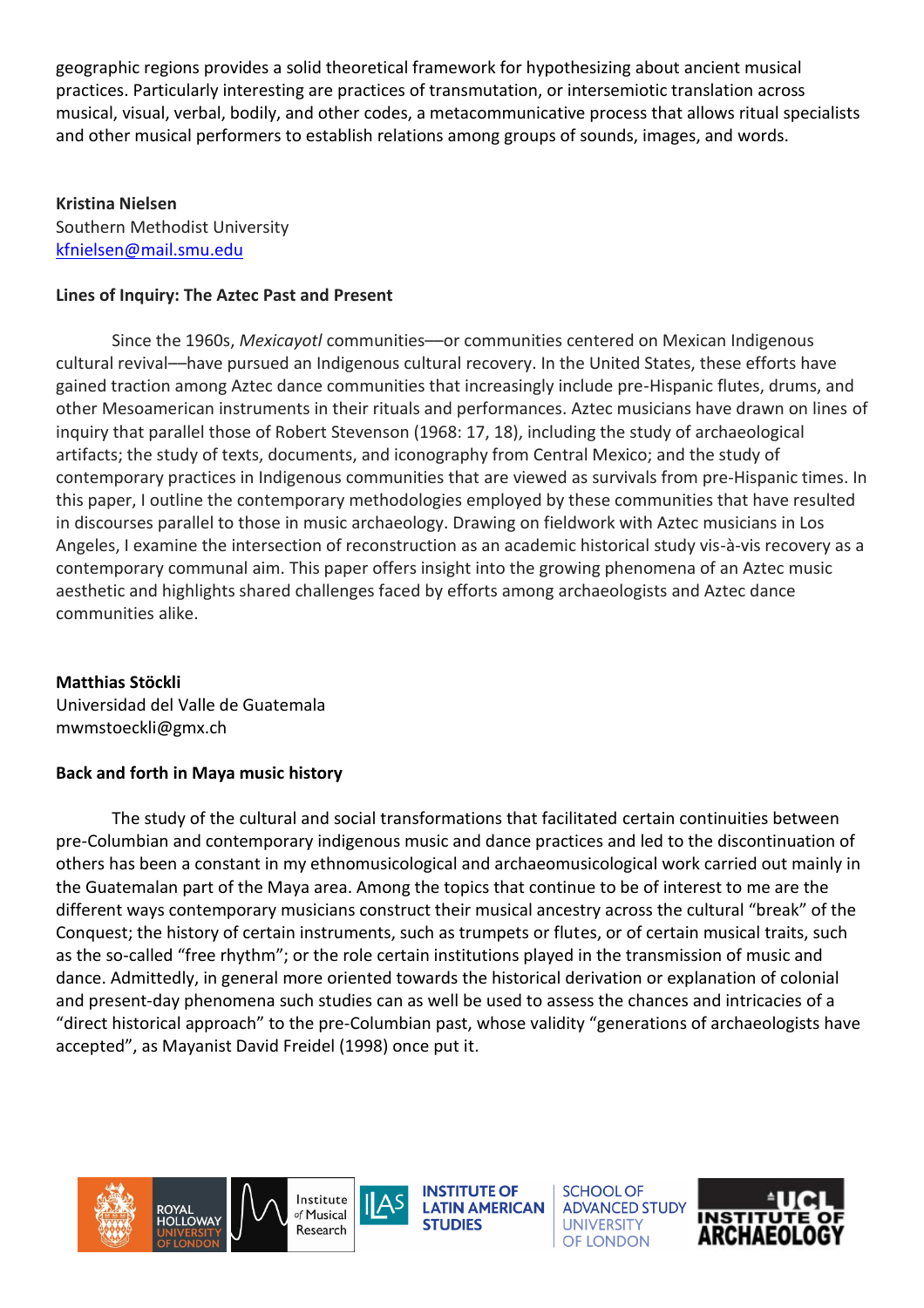**Arnd Adje Both** University of Huddersfield adje@zedat.fu-berlin.de

#### **The Teotihuacan Sound Mapping Project: Exploring the Sonic Sphere of the City of the Gods, Mexico**

It is a well-known fact that the cultural remains of the UNESCO World Heritage site of Teotihuacan belong to a powerful society dominating the splendid period of Classic Mesoamerica during the first half of the first millennium CE. However, many aspects of this culture are still not well understood, including the role that sound and music played in its urban environment. With the aid of new technologies in georeferenced sound mapping and multimedia applications, the musical instruments of Teotihuacan will be recreated and played, their sounds tested both under laboratorial conditions and on-site in different architectural settings, and a virtual sound-map of the city on the basis of the results created.This research will contribute to a better understanding of the site and the sonic interaction of its inhabitants, as will significantly develop the field of archaeoacoustical research. Funded through a Marie Curie fellowship of the European Union, the Teotihuacan Virtual Sound Map is a pilot-project for creating a model for exhibiting sound in the actual environment of ancient archaeological sites.

**Miriam A. Kolar**  Amherst College miriamakolar@gmail.com / www.culturalacoustics.org

#### **Re-Sounding the Chavín** *Pututus***: Valuing Sonic Expressivity in Archaeological Interpretation**

Conch shell horns, known as *pututus* in the Peruvian Andes, are delimited throughout archaeological and heritage discourse as signalling instruments. Powerful acoustical interdynamics with Andean settings have overshadowed their flexibility as expressive sound producers. *Pututus* drive experimental music archaeology research at the UNESCO World Heritage site at Chavín de Huántar, Perú, a monumental center active during the first millennium BCE. More than 20 engraved and playable *Strombus pututus* have been excavated at Chavín along with depictions of their performance. Archaeoacoustical, performative explorations with *pututus* at Chavín reveal diverse ritual functionality through their activation of built environmental acoustics. Dynamical study explicates material evidence for *pututus'* pivotal role in linking the diverse ecologies represented within Chavín's flow-directing ritualscape. In their anthropic transposition from marine animal to (super)human vocal transformer and proxy––as ritual communication tools for air transformation and wind interaction––the Chavín *pututus* harbor cosmological significance; instruments of human-environmental relations, sounding across time.

**Leslie F. Zubieta;**  Universitat de Barcelona leslie.zubieta@ub.edu

**Mª de la Luz Gutiérrez Martínez** Instituto Nacional de Antropología e Historia Baja California Sur

**Tommaso Mattioli** Universitat de Barcelona



**INSTITUTE OF LATIN AMERICAN**